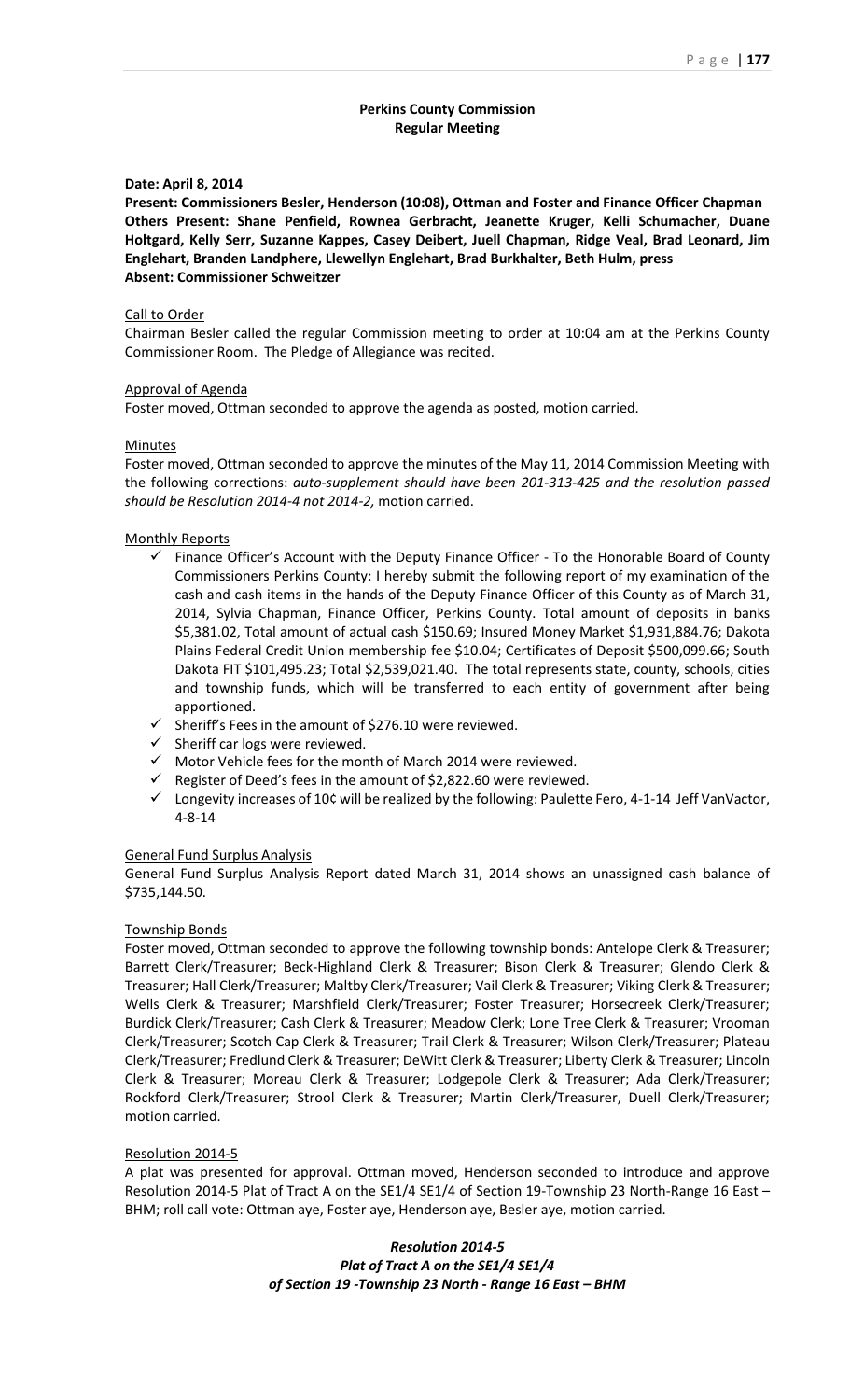*Be it resolved by the County Commission of Perkins County, South Dakota, that the Plat of Tract A of the SE1/4 SE1/4 of Section 19-Township 23 North-Range 16 East of the BHM, Perkins County, South Dakota, having been examined, is hereby approved in accordance with the provisions of South Dakota Compiled Law, Chapter 11-3, and any amendments thereof.*

## Correspondence

- $\sim$  A letter was received from Black Hills Council of Local government concerning the appointment of a representative. Ottman moved, Foster seconded to reappoint Wayne Henderson as representative and Mike Schweitzer as alternate, motion carried.
- $\checkmark$  A letter was received from Federal Aviation Administration concerning the extended comment period for the Powder River Training Complex. The Commission sent a Resolution 2010-16 to them last month.
- $\checkmark$  A thank you note was received from the Lemmon Senior Citizen Center for their \$1500 annual appropriation.
- $\checkmark$  Postcards were received from the Federal Aviation Administration concerning aeronautical studies of Lemmon and Bison.
- $\checkmark$  A letter and DOE audit report were received from the SD Department or Revenue. Everything is in compliance.

# Old Business

The contract with Schneider, Inc. was reviewed. Ryan and Jack Lewis phoned in to visit with the Commission concerning the contract. States Attorney Penfield reviewed the contract. Foster moved, Ottman seconded to authorize Chairman Brad W. Besler as signatory on the Professional Services Agreement with Schneider Corporation, motion carried. A contract is on file in the Finance Office.

# Surplus Property

Henderson moved, Foster seconded to declare the following property as surplus: Swintec Typewriter and MPC Client Pro 365 PC #4121057-001 with Keyboard #C0508100090, motion carried.

# Kelly Serr

- $\checkmark$  The Pre-Disaster Mitigation Grant Contract with Black Hills Council of Local Governments was presented for signature. Foster moved, Henderson seconded to authorize Chairman Besler as signatory on the Pre-Disaster Mitigation Grant Contract with Black Hills Council of Local Governments, motion carried. Henderson moved, Ottman seconded to appoint Mike Schweitzer to the Pre-Disaster Mitigation Board, motion carried.
- $\checkmark$  Serr has applied for 2013 HLS Grant funds, and was awarded \$27,370.00 for the replacement of the In-car Video System. Serr would like to surplus the current equipment for use as a trade. Henderson moved, Ottman seconded to surplus seven Digital Ally Model DVM500 Serial numbers: 01F4-5089, 01F4-5098, 01F4-50A1, 01F4-470F, 01FR46FA, 01F4-46EB, 01F4-45B0, to be used as trade, motion carried.

### May Meeting

Ottman moved, Foster seconded to hold the regular May Commission meeting on May 13, 2014 at the Dakota Lodge, Lemmon, SD starting at 10:00 am, motion carried.

# Alcoholic Beverage Licenses

- Ottman moved, Foster seconded to approve the 3-Day Special Events Malt Beverage License for Lemmon Boss Cowman Rodeo Committee on July 11, 12 & 13, 2014 at the Lemmon Rodeo Grounds, motion carried.
- $\checkmark$  Henderson moved, Foster seconded to approve the renewal of Lemmon Country Club Retail (onsale) Liquor License # RL-5710 and the renewal of Bison Country Club Retail (on-sale) Liquor License #5825, motion carried.

## Good Friday Holiday

Ottman moved, Henderson seconded to close the courthouse Friday, April 18, 2014 in observance of Good Friday, motion carried.

# UJS Rural Attorney Recruitment Program

Shane Penfield introduced Suzy Kappes, Policy and Legal Services Director for SD UJS, and Casey Deibert who were present to discuss the UJS Rural Attorney Recruitment Program. Ms. Deibert is a third year law student and is interested in practicing law in Bison. This five-year program will reimburse Ms. Deibert for tuition and fees incurred at the University of South Dakota Law School, as long as she agrees to stay in a qualified rural county for this period of time. The County's obligation is 35% or roughly \$4,300.00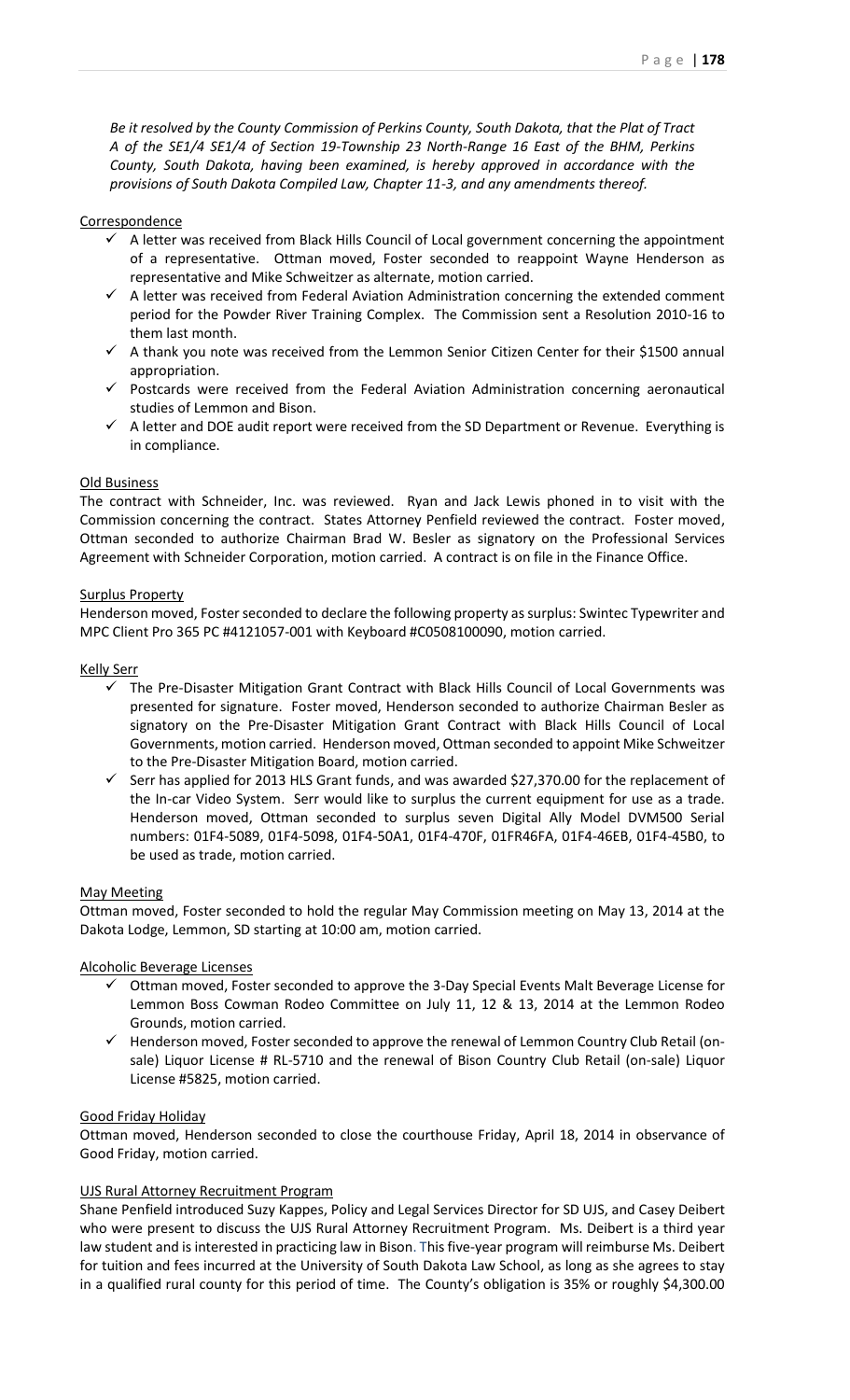per year and the State of South Dakota and South Dakota Bar Association paying the remaining amount. Mr. Penfield also stated that due to the resignation of the State's Attorney's secretary in Bison that the wages and benefits from this position could be used to hire Ms. Deibert as a part-time Deputy State's Attorney for Perkins County.

## Kelli Schumacher

Kelli Schumacher, Perkins/Harding County 4-H Advisor, was present to discuss the secretarial position in her office. Rebekah Veal has resigned as State's Attorney Secretary effective April 15, 2014. Schumacher would like to have Veal continue working as her secretary for 16 hours per week. Ottman moved, Foster seconded to allow Rebekah Veal to continue working as the 4-H Advisor Secretary for 16 hours per week, motion carried. It was explained that with the reduction of hours she will now be classified as a parttime employee and will not be eligible for benefits.

# Highway Superintendent

- $\checkmark$  Bison Township, represented by Ridge Veal, Don McKinstry, Brad Leonard and Jim Englehart, were present to discuss the culvert on 178<sup>th</sup> Ave. The Commission passed a motion on June 11, 2013 to assist Bison Township with the installation of a new culvert on 178<sup>th</sup> Ave. Discussion was held on whether to have the project engineered and whether to add wings to the culvert. When the installation of the culvert is complete it will qualify for the State Bridge Program. Obtaining quotes versus bids was also discussed. Foster moved, Henderson seconded to bid the installation of the culvert with wings to be opened May 13, 2014, motion carried.
- $\checkmark$  Llewellyn Englehart was present to address the flooding next to County Rd 11 (Owen Lake Rd). The wetland area is destroying the road. Holtgard will invite Seth Skogen to attend the May Commissioner meeting to discuss the situation.
- $\checkmark$  Juell Chapman was present to discuss the Coleman Avenue Project. The Bison Town Board would like to have the Commissioner reconsider the \$125,000 cap on the project. He would like the contract to read 50% of the 40%. The consensus of the Commission was to wait until the bids on the project come in, and in the event that the 50% of the 40% of the project is more than \$125,000, the Bison Town Board could come in and renegotiate the cap.
- $\checkmark$  Superintendent Holtgard went over his Monthly Maintenance Report. He would like to have the White Butte Road crack sealed this summer. He recently attended the Lemmon Railway Street Meeting. He stated SD Motor Carrier and Highway Patrol would not be addressing the weight limits on a continual basis on Railway Street.
- $\checkmark$  The SIB Loan Application for the Lemmon Railway Street Project has been completed. The requested loan amount is \$700,000 to be paid interest free over a seven year period. Foster moved, Henderson seconded to authorize Chairman Besler as signatory on the application, motion carried.
- $\checkmark$  Emergency Closure Policy Holtgard requested that his crew be paid for the five hours of closure for the snow day on March  $31^{st}$ . The policy that the board adopted on December 1, 2009 will remain in effect.
- Holtgard asked the board to consider a 50¢ per hour increase to his maintenance crew. The board stated they would address the issue at budget time.

### Bentley Building Contract

Juell Chapman was present to discuss the Bentley Building Contract with the Town of Bison. The Town of Bison had concerns about the contract which Perkins County had proposed. They had their City Attorney Eric Bogue draft a copy which was presented to the Commission. The Commissioners would like the Bison Town Board to review and approve the contract prior to submitting it to them for approval.

### Executive Session

Henderson moved, Foster seconded to enter into executive session to discuss personnel at 1:08 pm, motion carried.

The board was declared out of executive session at 1:45 pm.

# *The meeting was recessed at 1:56 pm for the Equalization Meeting The meeting reconvened at 3:30 pm*

# Box Culvert on 178<sup>th</sup> Ave

Further discussion was held on the box culvert on 178<sup>th</sup> Avenue. Henderson moved, Ottman seconded to rescind the previous motion on obtaining bids for the installation of culvert with wings, motion carried.

Ottman moved, Henderson seconded to hire BL Contracting to prepare the bed and do the final dirt-work on the box culvert on 178<sup>th</sup> over Thunder Butte Creek with Bison Township being responsible for the cost